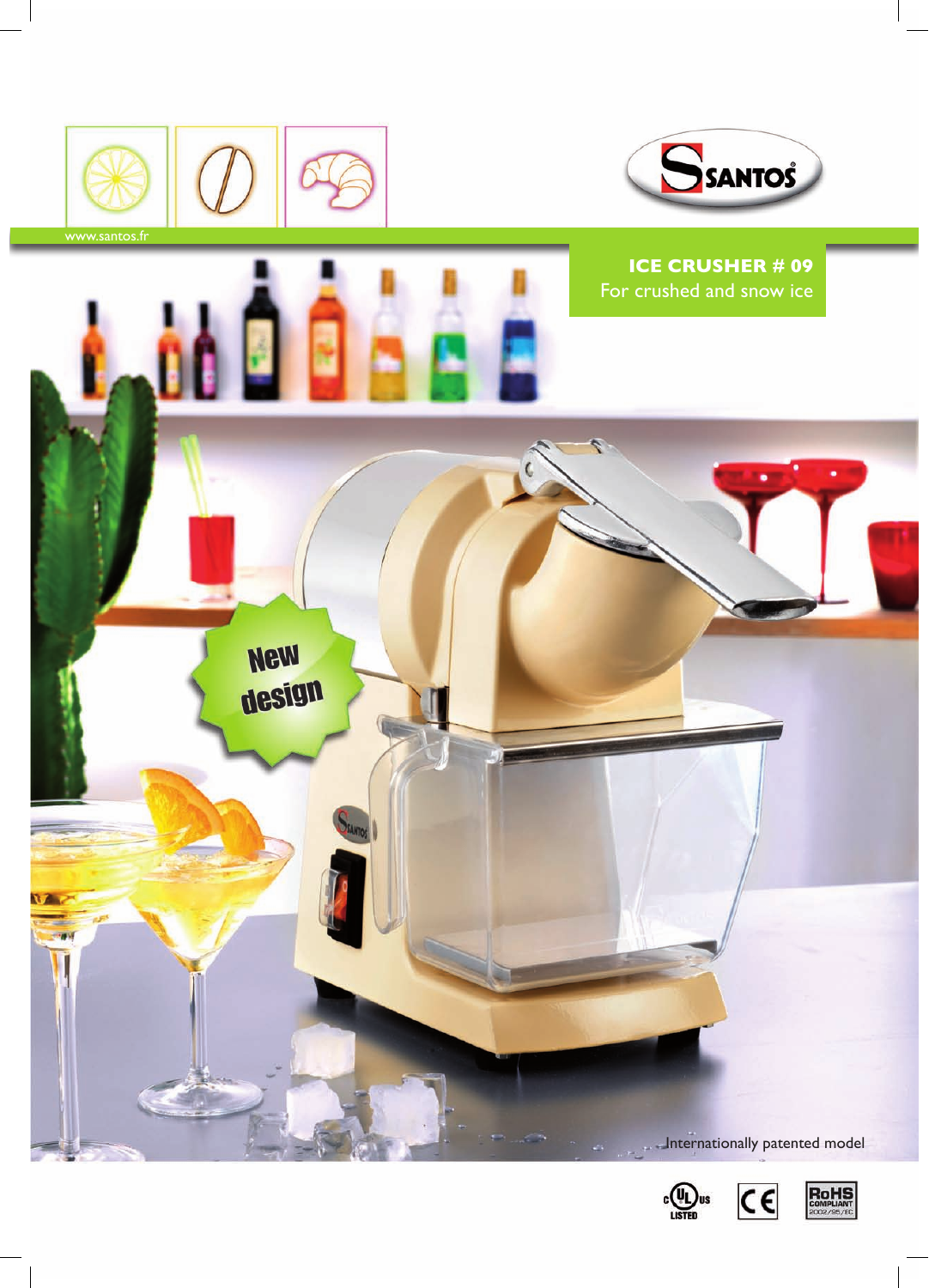

# **New Ice Crusher**

**New ice crusher,** powerful and sturdy, delivered with an adjustable disc to make snow ice or crushed ice. Ideal for bars, restaurants, fish shops, caterers…

Its new design facilitates cleaning and maintenance.



# **new Applications**

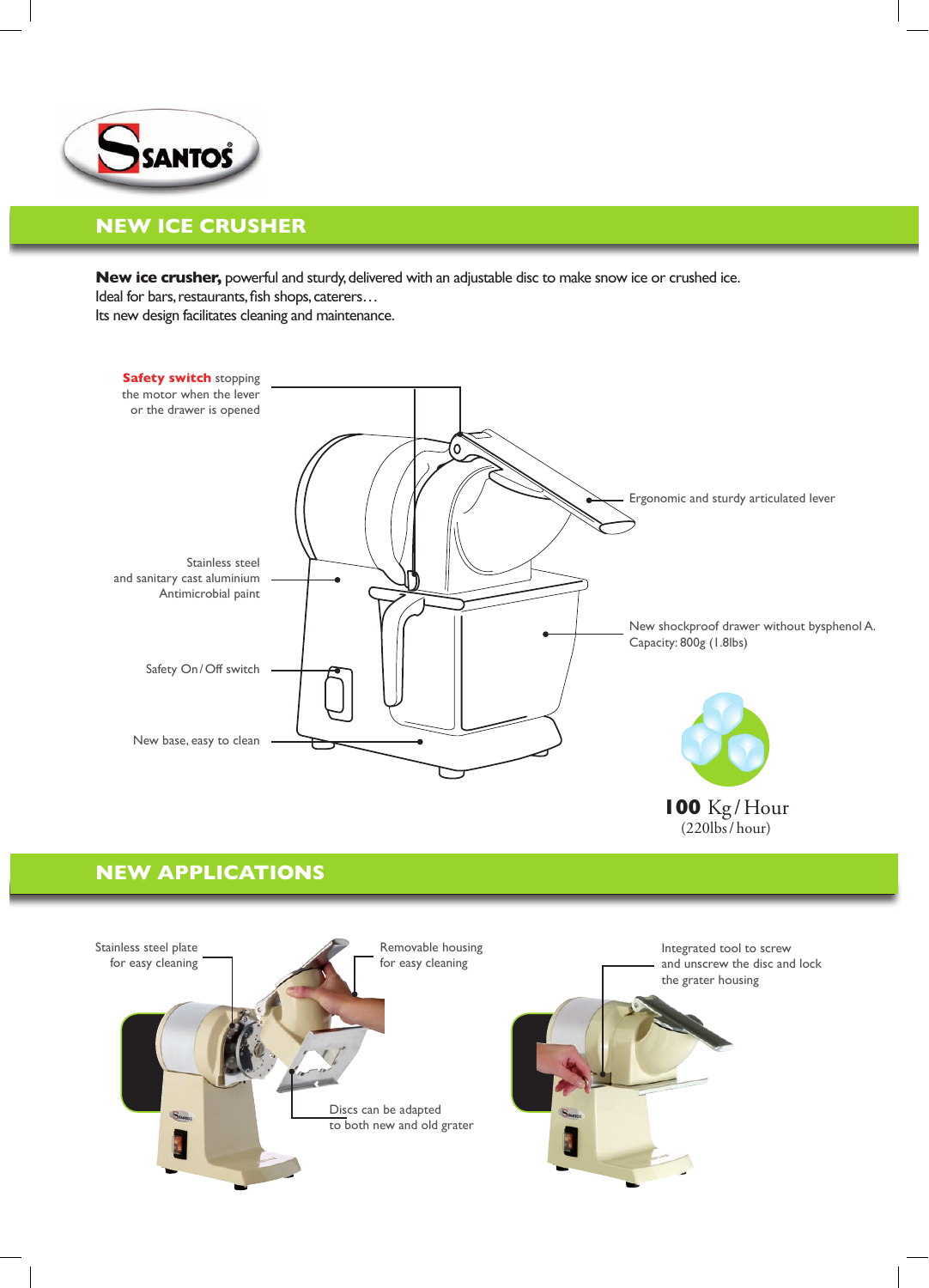# **Ice Crusher #09**



### **One disc = two possibilities**

**The ice crusher # 09** is delivered with one adjustable disc which can make snow ice and crushed ice.



**Disc adjusted in ''snow ice'' position**



**Disc adjusted in ''crushed ice'' position**

**Option: All the discs for the Grater # 02 are adaptable to the ice Crusher # 09**

### **Technical specifications**



#### **Motor**

Single phase: 220-240V – 50/ 60Hz – 600W – EC 100-120V – 50/ 60Hz – 650W – EC, UL Speed: 1 500rpm (50Hz)

1 800 rpm (60 Hz)



### **Weight**

Net: 14,5Kg (32lbs) Shipping: 15,5Kg (34 lbs)



**APPLIANCE SHIPPING BOX** L : 250 mm / 10'' P : 420 mm / 16,5'' H : 360 mm / 14''

Ò

L : 295 mm / 12'' P : 455 mm / 21'' H : 410 mm / 16''

#### **SAFETY, STANDARD, HYGIENE**

#### **In accordance with the following regulations**

Machinery directive 2006/42/EC Electromagnetic compatibility 2004/108/EC ''Low voltage'' directive 2006/ 95/ EC Regulation 1935/ 2004 /EC (contact with food) RoHS directive 2002/95 / EC

Harmonized European Standards NF EN ISO 12100 - 1&2: 2004 NF EN 60204-1: 2006

CE (European standards), UL (USA) and cUL (Canada)

**Thermal Safety**

Motor protected by internal thermal detector.

**Acoustic Safety** Very silent and powerful asynchronous motor.

**Hygiene** All removable parts can be put in a dishwasher or easily cleaned with hot soapy water.